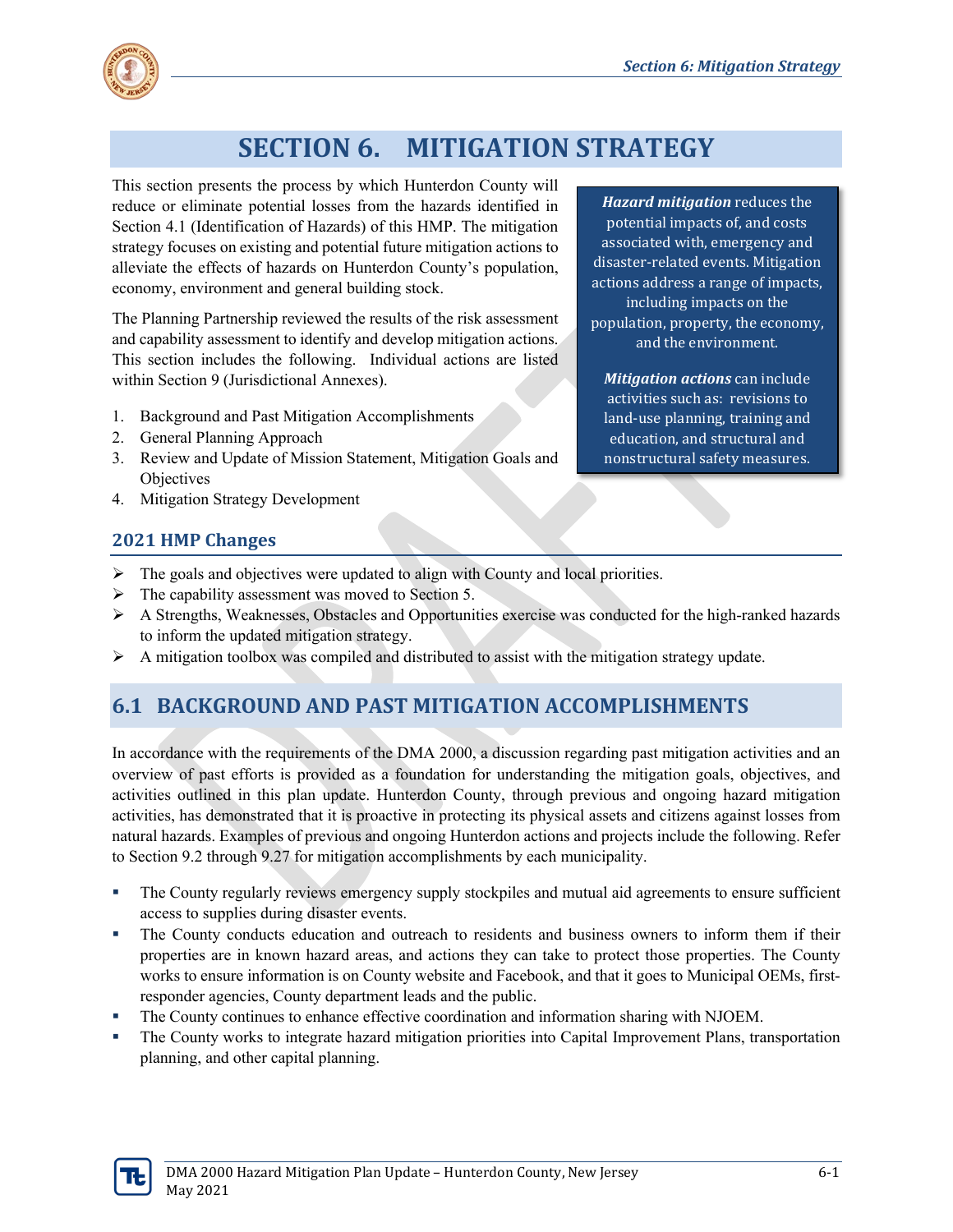

# **6.2 GENERAL MITIGATION PLANNING APPROACH**

The overall approach used to update the County and local hazard mitigation strategies are based on FEMA and State of New Jersey regulations and guidance regarding local mitigation plan development, including the following:

- DMA 2000 regulations, specifically 44 CFR 201.6 (local mitigation planning).
- FEMA *Local Mitigation Planning Handbook*, March 2013.
- FEMA *Local Mitigation Plan Review Guide*, October 1, 2011.
- FEMA *Integrating Hazard Mitigation into Local Planning*, March 1, 2013.
- FEMA *Plan Integration: Linking Local Planning Efforts*, July 2015.
- FEMA *Mitigation Planning How-To Guide #3, Identifying Mitigation Actions and Implementing Strategies* (FEMA 386-3), February 2013.
- FEMA *Mitigation Ideas: A Resource for Reducing Risk to Natural Hazards*, January 2013.

The mitigation strategy update approach includes the following steps that are further detailed in later subsections of this section:

- Section  $6.3$  Strengths, Weaknesses, Obstacles and Opportunities (SWOO) exercise
- Section  $6.4$  Stakeholder Surveys
- Section 6.5 Review and update the mitigation goals and objectives
- Section 6.6 Prepare an implementation strategy, including:
	- o Identification of progress on previous County and local mitigation strategies
	- o Development of updated County and local mitigation strategies, and
	- o Prioritization projects and initiatives in the updated mitigation strategy

# **6.3 STRENGTHS, WEAKNESSES, OBSTACLES AND OPPORTUNITIES EXERCISE**

The Steering Committee participated in a Strengths, Weaknesses, Obstacles and Opportunities (SWOO) exercise focusing on the high-ranked countywide hazards to update the strengths, weaknesses, obstacles and opportunities last conducted in 2016. The discussion of each hazard began with identifying County, local jurisdiction and stakeholder strengths to mitigate the risk and potential future impacts of these hazards. Next, the weaknesses, challenges and obstacles the planning area faces to reduce each hazard's risk were identified. To conclude the discussion of each high-ranked hazard, the Steering Committee members were asked to identify potential opportunities for enhanced mitigation.

SWOO results were recorded to assist with the problem statement development to update to the mitigation strategy. Refer to Appendix B (Participation Documentation) which provides the information captured for each hazard during the SWOO exercise.

# **6.4 STAKEHOLDER SURVEYS**

As discussed in Section 2 (Planning Process), stakeholder surveys were developed and distributed to solicit input regarding vulnerabilities, capabilities and mitigation projects. The County distributed directly via email to identified points of contact in the following sectors. In addition, all Planning Partners were asked to distribute broadly within their jurisdictions.

- Academia
- Emergency services

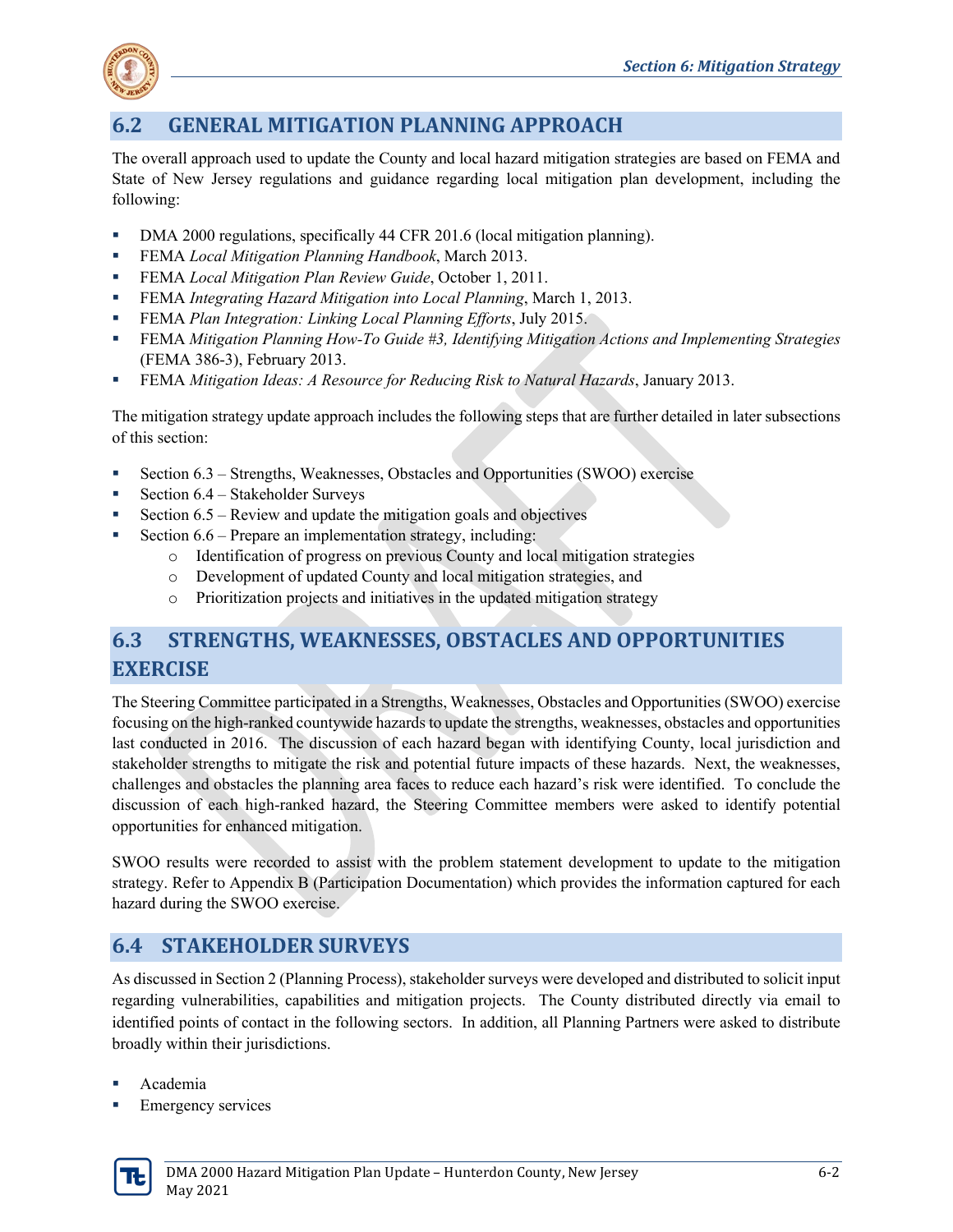

- Transportation/Department of Public Works
- **Utilities**
- Hospital and health care
- **Business/commerce**
- **Social services**
- General for planning agencies and other stakeholders that do not fit within one of the above categories

Information gathered from these surveys was shared with all plan participants and used to inform the updated mitigation strategy development and finalization of the annexes (Section 9). Refer to Appendix D (Public and Stakeholder Outreach) for a copy of the survey results.

### **6.5 REVIEW AND UPDATE OF MITIGATION GOALS AND OBJECTIVES**

This section documents the County's efforts to develop hazard mitigation goals and objectives that are established to reduce or avoid long-term vulnerabilities to the identified hazards.

#### **Goals and Objectives**

According to CFR 201.6(c)(3)(i): "The hazard mitigation strategy shall include a description of mitigation goals to reduce or avoid longterm vulnerabilities to the identified hazards." The mitigation goals were developed based on the risk assessment results, discussions, research, and input from the Steering and Planning Committees, existing authorities, polices, programs, resources, stakeholders, and the public.

The Steering Committee reviewed the 2016 HMP goals and objectives at the August 2020 Steering Committee kickoff meeting. The updated goals and objectives were then presented to the Planning Partnership at the September 2020 municipal kickoff meeting. The goals and objectives were updated in consideration of the hazard events and losses since the 2016 plan, the goals and objectives established in the updated State HMP, county and local risk management plans/priorities, as well as direct input from the Steering Committee (representing the County and participating jurisdictions) recognizing the need to move forward to best manage their hazard risk.

FEMA defines *Goals* as general guidelines that explain what should be achieved. Goals are usually broad, long-term, policy statements, and represent a global vision.

FEMA defines *Objectives* as strategies or implementation steps to attain mitigation goals. Unlike goals, objectives are specific and measurable, where feasible.

FEMA defines *Mitigation Actions* as specific actions that help to achieve the mitigation goals and objectives.

For the purposes of this plan, goals and objectives are defined as follows:

*Goals* are general guidelines that explain what is to be achieved. They are broad, long-term, policy-type statements that represent global visions. Goals help define the benefits that the plan is trying to achieve. The success of the plan, once implemented, should be measured by the degree to which its goals have been met (that is, by the actual benefits in terms of hazard mitigation).

*Objectives* are short-term aims, which when combined form a strategy or course of action to meet a goal. Unlike goals, objectives are specific and measurable.

The goals and objectives update provides clear guidelines for how the County and all jurisdictions can move forward to best manage their hazard risk. Amendments include additions and edits to goals and objectives to express the plan participants' interests in integrating this plan with other planning mechanisms/programs and to

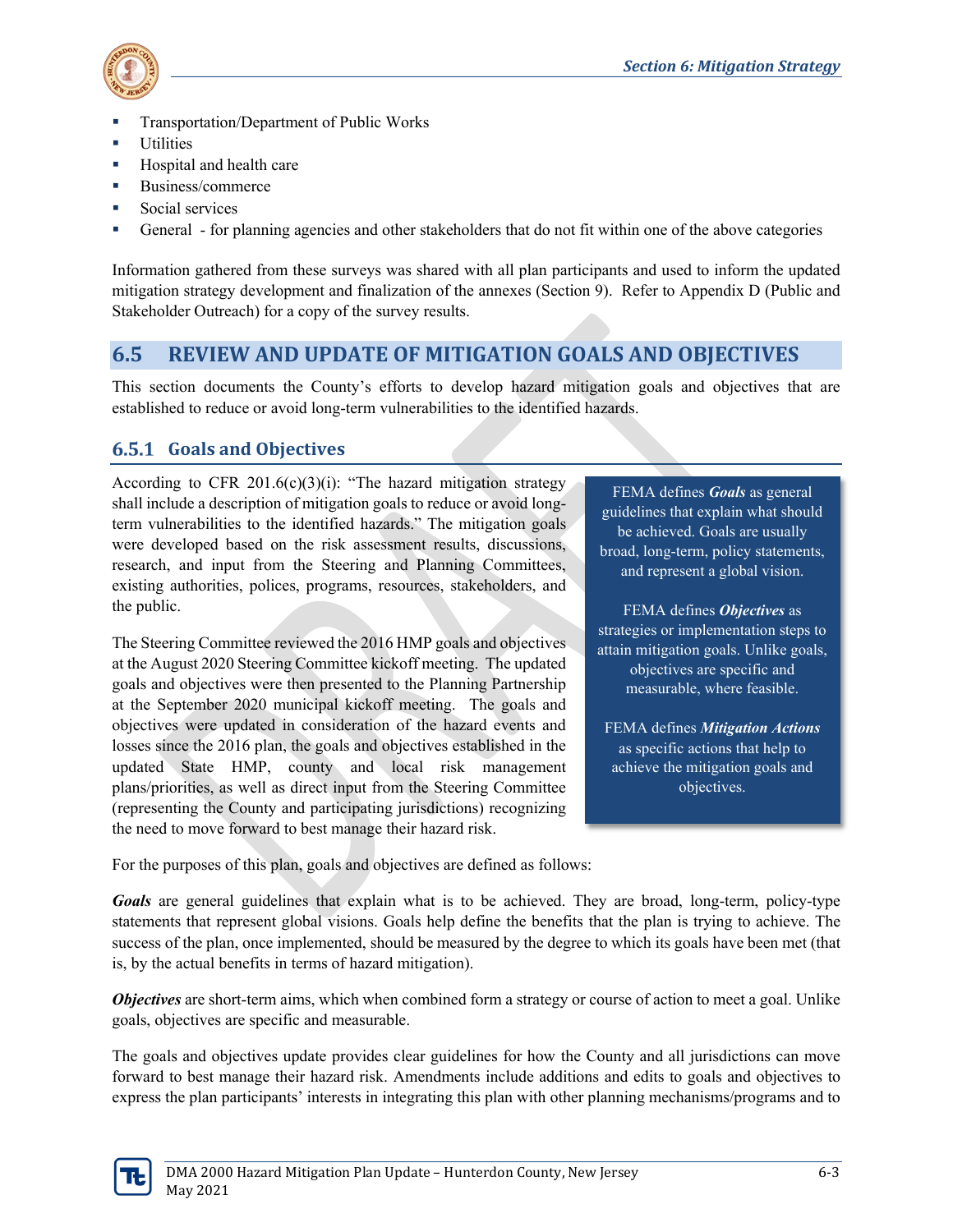

support mitigation through the protection and preservation of natural systems, incorporate resilience of lifelines, and integrate green infrastructure.

As a result of this review process, the goals and objectives for the 2021 update were amended as presented in Table 6-1. *Italicized* text indicates the updates made to the goals and objectives. A new goal was added and move to Goal #1, and the goals and objectives that follow were renumbered. Although an objective is listed with each goal, the objectives were developed to meet multiple goals as demonstrated in Table 6-2.

|  | Table 6-1. Hunterdon County Mitigation Goals and Objectives |  |  |  |  |
|--|-------------------------------------------------------------|--|--|--|--|
|--|-------------------------------------------------------------|--|--|--|--|

| Goal                      | <b>Objective Statement</b>                                                                                         |  |  |
|---------------------------|--------------------------------------------------------------------------------------------------------------------|--|--|
|                           | 1.1: Develop, enhance and protect early warning and emergency communications                                       |  |  |
|                           | systems.                                                                                                           |  |  |
|                           | 1.2: Identify the need for, and acquire, any special emergency services, training, and                             |  |  |
|                           | equipment to enhance response and recovery capabilities for specific hazards to vulnerable                         |  |  |
| Goal 1:                   | populations                                                                                                        |  |  |
| <b>Protect life</b>       | 1.3: Maintain and enhance local regulatory standards with new hazard and risk                                      |  |  |
|                           | information including full and effective building code enforcement, floodplain                                     |  |  |
|                           | management, land use planning mechanisms and other natural hazard vulnerability-                                   |  |  |
|                           | reducing regulations                                                                                               |  |  |
|                           | 1.4: Incorporate hazard mitigation into community planning and projects                                            |  |  |
|                           | 2.1: Pursue cost-effective mitigation actions to reduce the impacts of hazards on people,                          |  |  |
|                           | property and the economy                                                                                           |  |  |
|                           | 2.2: Protect, restore and enhance environmental resources that serve a natural hazard                              |  |  |
| Goal 2:                   | mitigation function                                                                                                |  |  |
| <b>Protect property</b>   | 2.3: Facilitate the development and timely submittal of project applications meeting state                         |  |  |
|                           | and federal guidelines for funding to reduce the number of repetitive and severe repetitive                        |  |  |
|                           | loss properties and hardening/retrofitting infrastructure and critical facilities and lifelines                    |  |  |
|                           | 2.4: Encourage the use of green stormwater infrastructure to mitigate flooding and                                 |  |  |
|                           | improve water quality<br>3.1: Increase awareness of hazard risks and understanding of the advantages of mitigation |  |  |
|                           | to the general public, business and community members, and by local government                                     |  |  |
|                           | officials                                                                                                          |  |  |
| <u>Goal 3:</u>            | 3.2: Increase local government official awareness regarding funding opportunities for                              |  |  |
| Increase                  | mitigation                                                                                                         |  |  |
| preparedness and          | 3.3: Provide government officials and local practitioners with educational opportunities                           |  |  |
| awareness                 | and information regarding best practices for hazard mitigation planning, project                                   |  |  |
|                           | identification, and implementation                                                                                 |  |  |
|                           | 3.4: Increase public and municipal government awareness of countywide public health                                |  |  |
|                           | emergency preparedness                                                                                             |  |  |
|                           | 4.1: Improve data collection and sharing; and increase data availability to reduce the                             |  |  |
| <b>Goal 4:</b>            | impacts of hazards and for future planning efforts                                                                 |  |  |
| Develop and               | 4.2: Acquire and maintain detailed data regarding critical facilities and lifelines such that                      |  |  |
| maintain an               | these sites can be prioritized and risk-assessed for possible mitigation actions                                   |  |  |
| understanding of          | 4.3: Continue support of hazard mitigation planning, project identification, and                                   |  |  |
| risks from hazards        | implementation at the municipal and county level                                                                   |  |  |
|                           | 4.4: Strengthen understanding of, and adaptation to, a changing climate                                            |  |  |
|                           | 5.1: Support increased participation in the National Flood Insurance Program Community                             |  |  |
| <b>Goal 5:</b>            | <b>Rating System</b>                                                                                               |  |  |
| <b>Enhance mitigation</b> | 5.2: Support increased integration of municipal/county hazard mitigation planning and                              |  |  |
| capabilities to           | floodplain management with effective municipal zoning regulation, and effective                                    |  |  |
| reduce hazard             | municipal/county subdivision regulation, and comprehensive planning                                                |  |  |
| vulnerabilities           | 5.3: Provide user-friendly hazard-data accessibility for mitigation planning, other planning                       |  |  |
|                           | efforts and for private citizens                                                                                   |  |  |

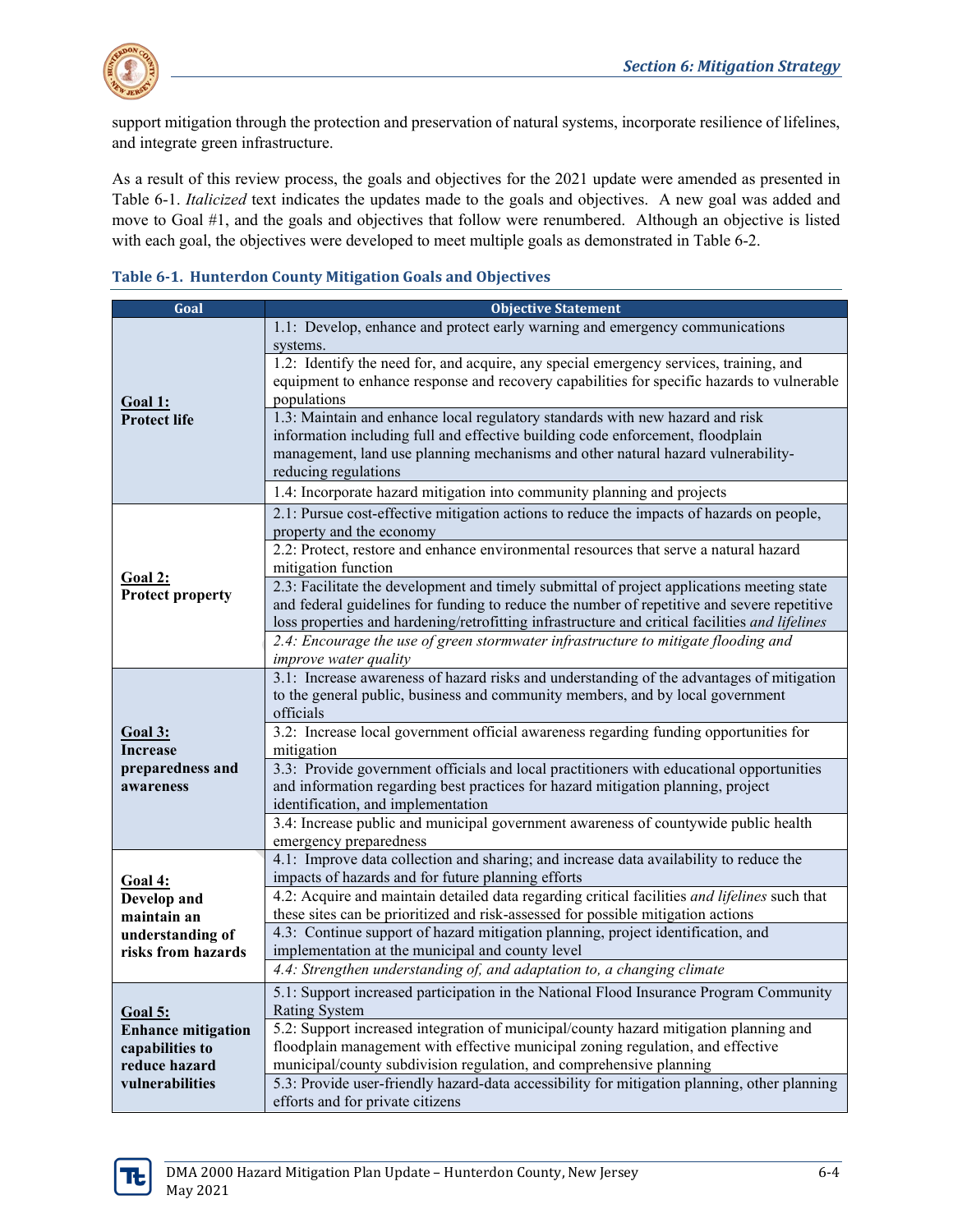

| Goal                                                   | <b>Objective Statement</b>                                                              |  |  |  |
|--------------------------------------------------------|-----------------------------------------------------------------------------------------|--|--|--|
| Goal 6: Support                                        | 6.1: Ensure continuity of operations of government, non-government, commerce, private   |  |  |  |
| continuity of                                          | sector, and infrastructure                                                              |  |  |  |
| operations pre-,                                       | 6.2: Support and encourage the implementation of back-up and alternative energy sources |  |  |  |
| during, and post-                                      |                                                                                         |  |  |  |
| hazard events                                          |                                                                                         |  |  |  |
| <b>Goal 7: Address</b>                                 | 7.1: Ensure dam infrastructure is maintained                                            |  |  |  |
| Long-Term                                              | 7.2: Ensure Emergency Action Plans are developed and updated                            |  |  |  |
| <b>Vulnerabilities from</b><br><b>High Hazard Dams</b> | 7.3: Support the identification and access to funding to repair/replace dams            |  |  |  |

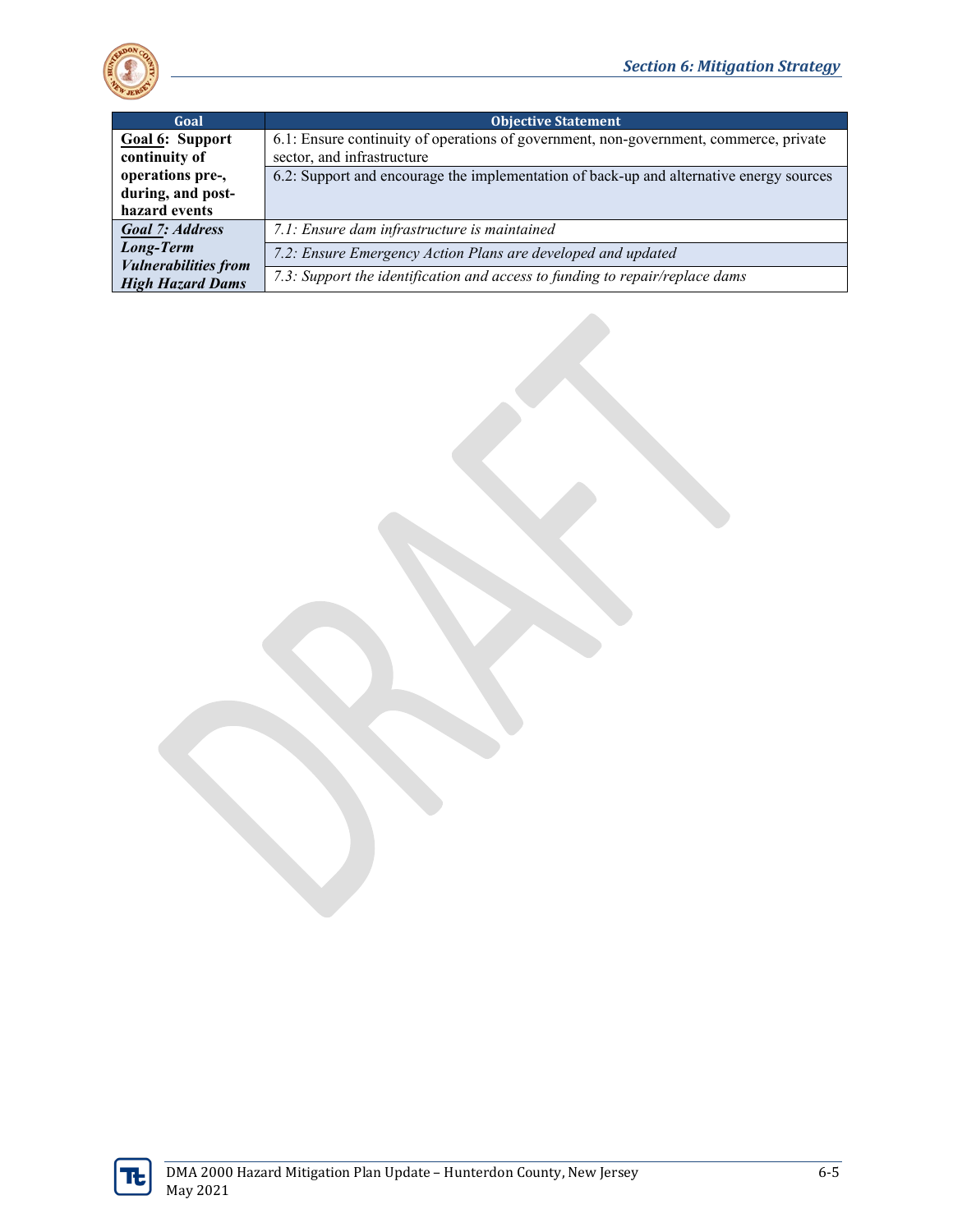

### **6.6 MITIGATION STRATEGY DEVELOPMENT AND UPDATE**

#### **Review of 2016 HMP Mitigation Action Plan**

To evaluate progress on local mitigation actions, the planning consultant met with each participant to discuss the status of the mitigation actions identified in the 2016 plan. For each action, jurisdictions were asked to provide the status of each action (*No Progress, In Progress, Ongoing Capability, Discontinue, or Completed*) and provide review comments on each. Jurisdictions were requested to quantify the extent of progress and provide reasons for the level of progress or why actions were being discontinued. Each jurisdictional annex in Section 9 (Jurisdictional Annexes) provides a table identifying the jurisdiction's prior mitigation strategy, the status of those actions and initiatives, and their disposition within their updated strategy.

Local mitigation actions identified as *Complete*, and those actions identified as *Discontinued*, were removed from the updated strategies. Local mitigation actions identified as an *Ongoing Capability* were incorporated into the capability assessment of each jurisdictional annex. Those actions identified as *No Progress* or *In Progress* that remain a priority for the jurisdiction, have been carried forward into the updated mitigation strategy.

At the September 2020 kickoff meeting and during subsequent local-level planning meetings (phone, email, inperson local support meetings), all participating jurisdictions were requested to identify mitigation activities completed, ongoing, and potential/proposed. As new potential mitigation actions, projects, or initiatives became evident during the plan update process, including as part of the risk assessment update and as identified through the public and stakeholder outreach process detailed in Section 2 (Planning Process), jurisdictions were made aware of these either through direct communication (local meetings, email, phone), at Steering and Planning Committee meetings, or via their draft jurisdictional annexes.

Throughout the planning process, jurisdictions worked with the planning consultant to assist with the development and update of their annex and include mitigation strategies, focusing on identifying well-defined, implementable projects with a careful consideration of benefits (risk reduction, losses avoided), costs, and possible funding sources (including mitigation grant programs).

#### **Identification and Analysis of Mitigation Techniques**

Concerted efforts were made to assure that the jurisdictions develop updated mitigation strategies that included activities and initiatives covering the range of mitigation action types described in recent FEMA planning guidance (FEMA *Local Mitigation Planning Handbook* March 2013), specifically:

- Local Plans and Regulations—These actions include government authorities, policies, or codes that influence the way land and buildings are being developed and built.
- Structure and Infrastructure Projects—These actions involve modifying existing structures and infrastructure to protect them from a hazard or remove them from a hazard area. This could apply to public or private structures, as well as critical facilities and infrastructure. This type of action involves projects to construct manmade structures to reduce the impact of hazards.
- Natural Systems Protection—These are actions that minimize damage and losses and preserve or restore the functions of natural systems.
- Education and Awareness Programs—These are actions to inform and educate citizens, elected officials, and property owners about hazards and potential ways to mitigate them. These actions could include participation in national programs, such as the National Flood Insurance Program and Community Rating System, StormReady (NOAA), and Firewise (NFPA) Communities.

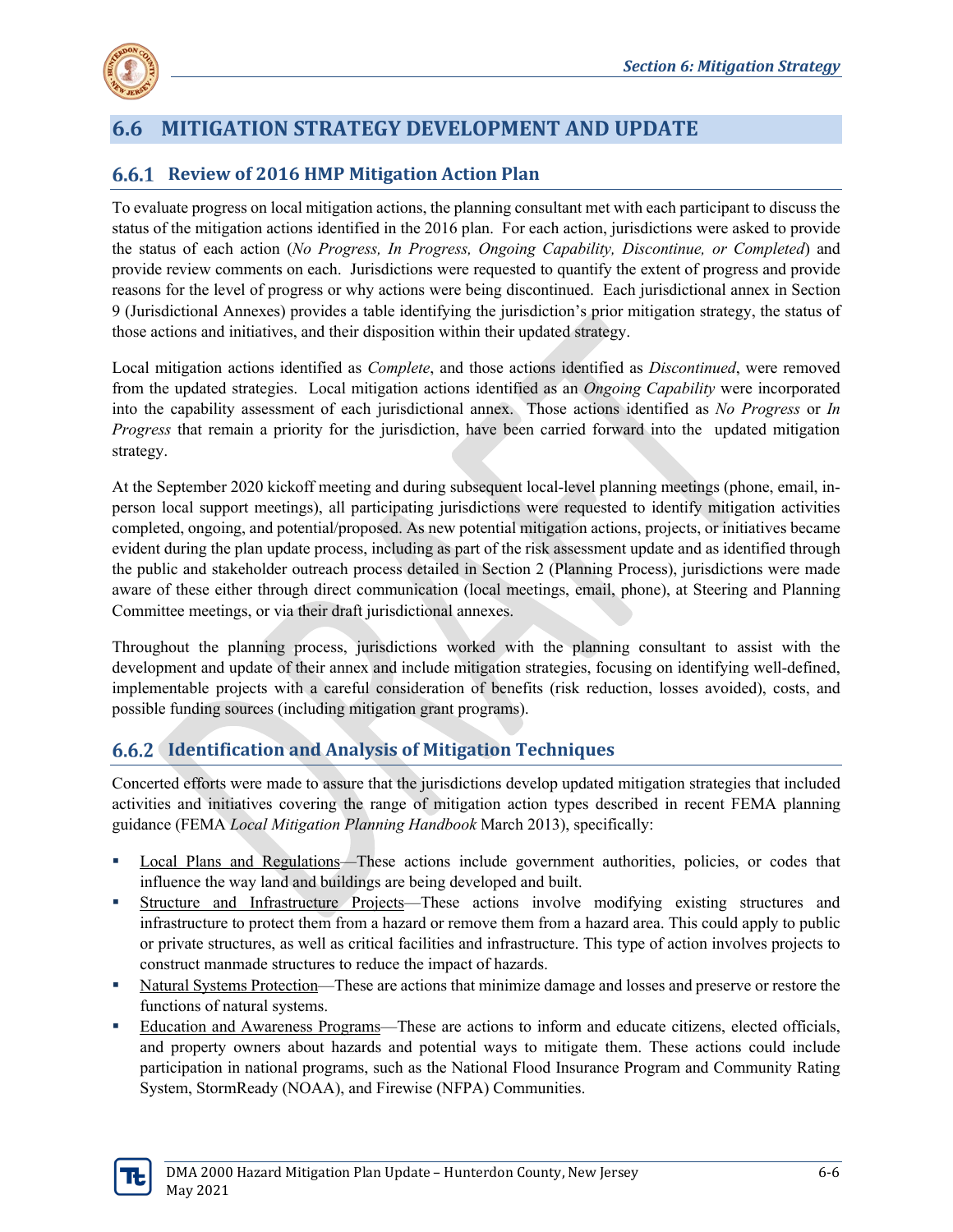

#### **2021 HMP Mitigation Action Plan**

To help support the selection of an appropriate, risk-based mitigation strategy, each annex was updated to provide a summary of hazard vulnerabilities identified during the plan update process, either directly by local representatives or through review of available County and local plans and reports, and through the hazard profiling and vulnerability assessment process.

A mitigation strategy workshop was co-led by NJOEM-Mitigation Unit and the contracted planning consultant on December 8, 2020, for all participating jurisdictions to support the development of the updated mitigation strategy. To assist with the identification of implementable and action-oriented mitigation actions, a three-step process was followed for the 2021 HMP update: 1) Assemble a 'mitigation toolbox'; 2) Identify problem statements through 'mitigation brainstorming' and 3) Update the mitigation action plan. This section describes the process followed by the County and the jurisdictions to develop the 2021 updated mitigation action plan.



The concept of a 'mitigation toolbox' was introduced to the Planning Partnership at the November 2020 risk assessment meeting. A mitigation toolbox contains numerous resources available to the County and participating jurisdictions to assist with the development of an updated mitigation action plan. This toolbox was referred to throughout the 2021 HMP mitigation strategy update. All materials were made available to all participants to access and will continue to serve as a resource over the plan performance period. The toolbox contains, but is not limited, to the following and will be continuously added to over time:

- 2021 HMP goals and objectives
- 2016 HMP Mitigation Strategy
- Risk assessment results
- Capability assessment results
- Outcomes of the SWOO
- **Mitigation Catalog**
- Subject-matter expertise
- Stakeholder and public input (e.g., citizen survey and stakeholder survey results)
- Existing plans/policies/programs
- **FEMA** resources (e.g., Mitigation Ideas).

As discussed in Section 2 (Planning Process) and earlier in this section, the November 2020 risk assessment meeting and individual jurisdiction meetings were focused on understanding risk and capabilities and identify gaps in capabilities, challenges and opportunities. This provided context for the next steps in the update of the mitigation strategy and inform the Planning Partnership of the available resources in their 'toolbox.'

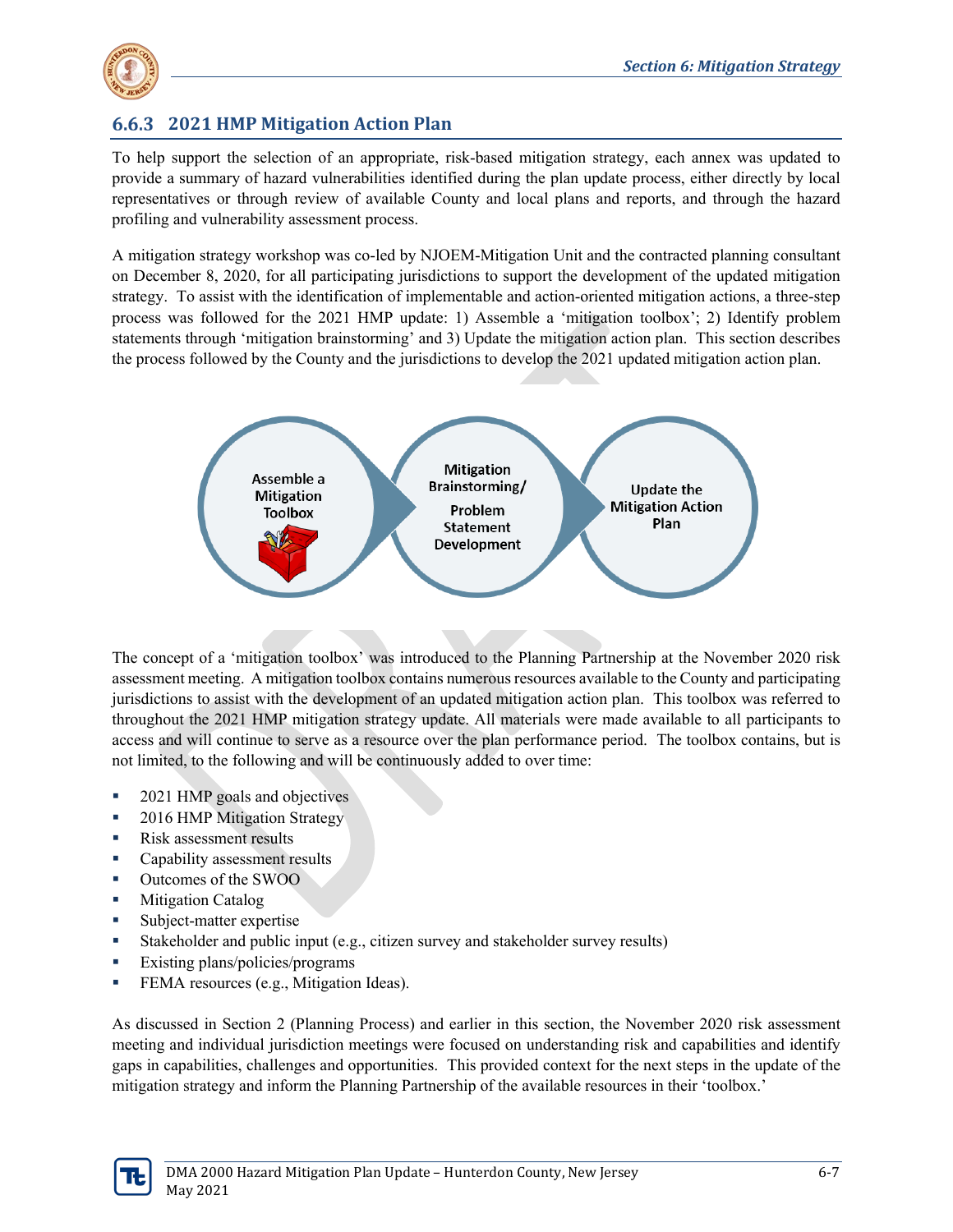

At the December 2020 Mitigation Strategy Workshop, the Planning Partnership developed problem statements based on the impacts of hazards in the County. The results of the updated risk assessment, challenges and opportunities identified during the capability assessment update and SWOO sessions, and information gathered from the citizen survey were used to inform problem statement development. This workshop was held remotely due to the coronavirus pandemic. Jurisdictions then had follow up phone calls with the planning consultant to brainstorm and develop mitigation actions. Information gathered from the citizen and stakeholder surveys were shared with the Planning Partnership to further inform the updated mitigation strategy development.

As a result, problem statements were developed to detail the problems/challenges/gaps/identified vulnerabilities the jurisdiction faces. Mitigation alternatives were then evaluated to best reduce future risk and address the identified problem. These problem statements were intended to provide a detailed description of the problem area, including impacts to the jurisdiction, past damages, and loss of service. These problem statements helped form a bridge between the hazard risk assessment, which quantifies impacts to each community, with the development of achievable mitigation strategies.

A strong effort has been made to better focus local mitigation strategies to clearly defined, readily implementable projects and initiatives that meet the definition or characteristics of mitigation. Broadly defined mitigation actions were eliminated from the updated strategy unless accompanied by discrete actions, projects, or initiatives.

Certain continuous or ongoing strategies that represent programs that are fully integrated into the normal operational and administrative framework of the community have been identified within the capabilities section of each annex and removed from the updated mitigation strategy.

Throughout the course of the plan update process, additional regional and county-level mitigation actions were identified by the following processes:

- Review of the results and findings of the updated risk assessment.
- Review of available regional and county plans reports and studies;
- Direct input from county departments and other county and regional agencies
- Input received through the public and stakeholder outreach process.

# **6.7 MITIGATION BEST PRACTICES**

Catalogs of hazard mitigation best practices were developed that present a broad range of alternatives to be considered for use in Hunterdon County, in compliance with 44 CFR Section  $201.6(c)(3)(ii)$ . One catalog was developed for each natural hazard of concern evaluated in this plan; referred to as the Mitigation Catalog (Appendix F). The catalogs present alternatives that are categorized in two ways:

- By whom would have responsibility for implementation:
	- o Individuals personal scale
	- o Businesses corporate scale
	- o Government government scale
- By what each of the alternatives would do:
	- o Manipulate the hazard
	- o Reduce exposure to the hazard
	- o Reduce vulnerability to the hazard
	- o Build local capacity to respond to or be prepared for the hazard

The alternatives presented include actions that will mitigate current risk from hazards and actions that will help reduce risk from changes in the impacts of these hazards resulting from climate change. Hazard mitigation actions recommended in this plan were selected from among the alternatives presented in the catalog, as well as

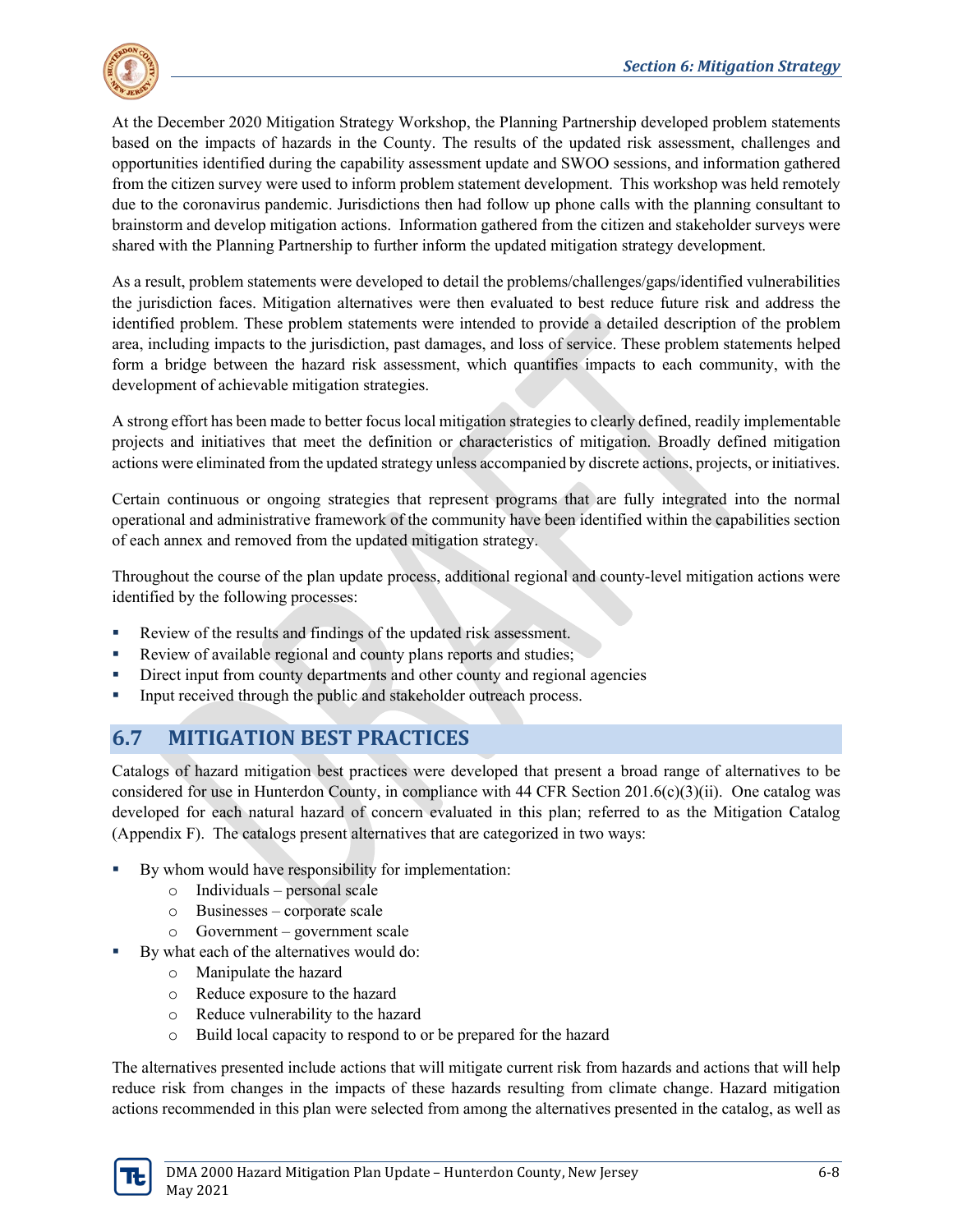

other resources made available to all jurisdictions (i.e., FEMA's Mitigation Ideas). The catalog provides a baseline of mitigation alternatives that are backed by a planning process, are consistent with the established goals and objectives, and are within the capabilities of the planning partners to implement. Some of these actions may not be feasible based on the selection criteria identified for this plan. The purpose of the catalog was to provide a list of what could be considered to reduce risk from natural hazards within the planning area. Actions in the catalog that are not included for the partnership's action plan were not selected for one or more of the following reasons:

- The action is not feasible
- The action is already being implemented
- There is an apparently more cost-effective alternative
- The action does not have public or political support.

# **6.8 MITIGATION STRATEGY EVALUATION AND PRIORITIZATION**

Section 201.c.3.iii of 44 CFR requires an action plan describing how mitigation actions identified will be prioritized. The County and participating jurisdictions utilized a modified STAPLEE (Social, Technical, Administrative, Political, Legal, Economic, and Environmental) mitigation action evaluation methodology based on a set of evaluation criteria suited to the purposes of hazard mitigation strategy evaluation. This method provides a systematic approach that considers the opportunities and constraints of implementing a specific mitigation action.

The Steering Committee applied an action evaluation methodology, which includes an expanded set of 14 criteria to include the consideration of cost-effectiveness, availability of funding, anticipated timeline, and if the action addresses multiple hazards. The 14 evaluation criteria used in the 2021 update process is the same used in the 2016 plan:

- 1. Life Safety—How effective will the action be at protecting lives and preventing injuries?
- 2. Property Protection—How significant will the action be at eliminating or reducing damage to structures and infrastructure?
- 3. Cost-Effectiveness—Are the costs to implement the project or initiative commensurate with the benefits achieved?
- 4. Technical—Is the mitigation action technically feasible? Is it a long-term solution? Eliminate actions that, from a technical standpoint, will not meet the goals.
- 5. Political—Is there overall public support for the mitigation action? Is there the political will to support it?
- 6. Legal—Does the jurisdiction have the authority to implement the action?
- 7. Fiscal—Can the project be funded under existing program budgets (i.e., is this initiative currently budgeted for)? Would it require a new budget authorization or funding from another source such as grants?
- 8. Environmental–What are the potential environmental impacts of the action? Will it comply with environmental regulations?
- 9. Social—Will the proposed action adversely affect one segment of the population? Will the action disrupt established neighborhoods, break up voting districts, or cause the relocation of lower income people?
- 10. Administrative—Does the jurisdiction have the personnel and administrative capabilities to implement the action and maintain it? Will outside help be necessary?
- 11. Multi-hazard—Does the action reduce the risk to multiple hazards?
- 12. Timeline—Can the action be completed in less than 5 years (within our planning horizon)?
- 13. Local Champion—Is there a strong advocate for the action or project among the jurisdiction's staff, governing body, or committees that will support the action's implementation?

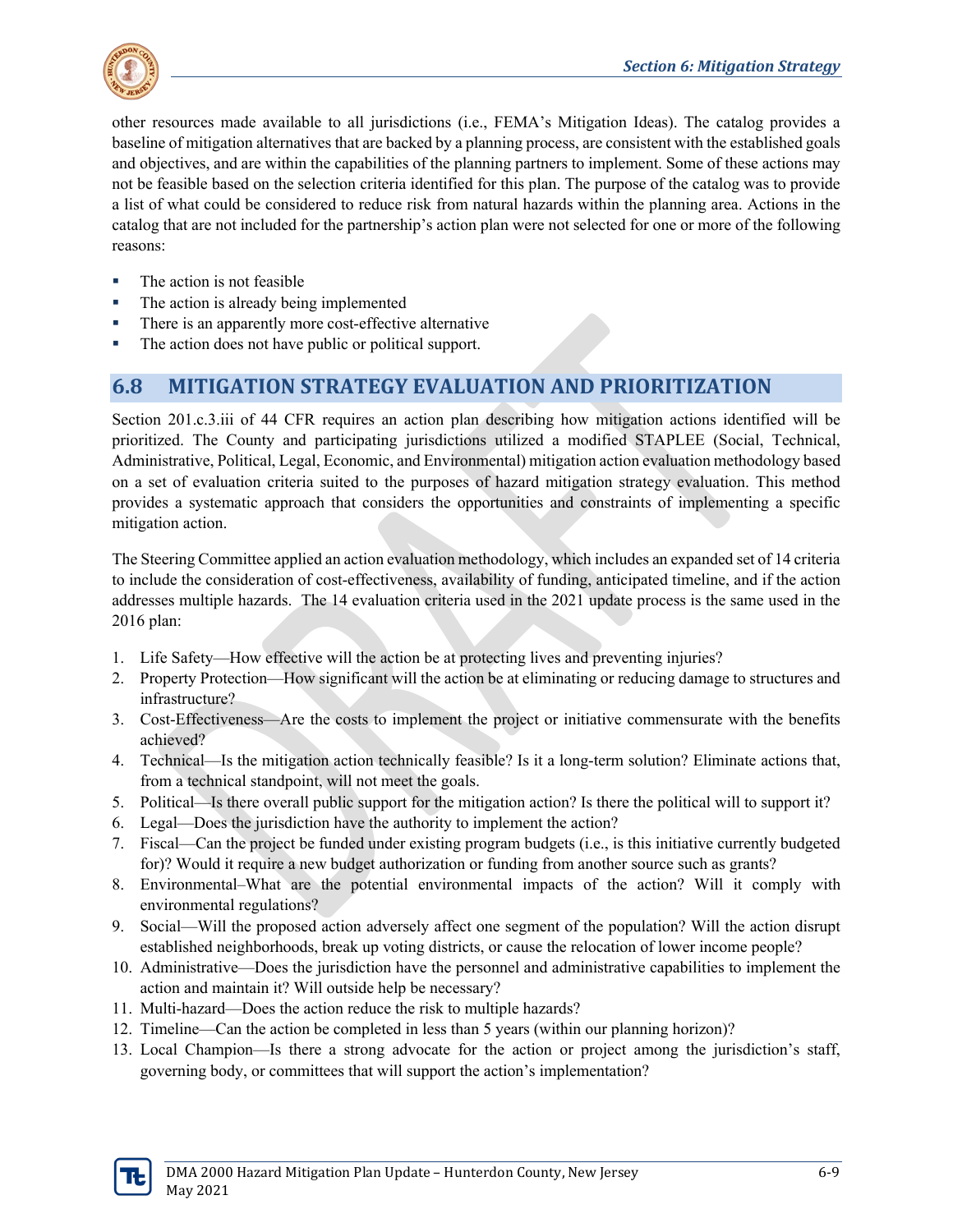

14. Other Local Objectives—Does the action advance other local objectives, such as capital improvements, economic development, environmental quality, or open space preservation? Does it support the policies of other plans and programs?

Specifically, for each mitigation action, the jurisdictions were asked to assign a numeric rank (-1, 0, or 1) for each of the 14 evaluation criteria, defined as follows:

- $1$  = Highly effective or feasible
- $0 =$  Neutral
- -1 = Ineffective or not feasible

Further, jurisdictions were asked to provide a summary of the rationale behind the numeric rankings assigned, as applicable. The numerical results were totaled to assist each jurisdiction in selecting mitigation actions for the updated plan.

As step one in the prioritization process, actions that had a numerical value between 0 and 4 were initially prioritized as *low*; actions with numerical values between 5 and 9 were initially categorized as *medium*; and actions with numerical values between 10 and 14 were initially categorized as *high*. As step two, jurisdictions were then asked to consider the benefits and costs, as well as the desired timeline for implementation and project completion timeline when finalizing each action's priority as *high/medium/low*. These attributes are included in the mitigation strategy table and for FEMA-eligible projects in the mitigation worksheets (Section 9 – Jurisdictional Annexes).

In addition, municipalities were asked to identify the most important project(s) that they would like to begin implementation on as quickly as possible once resources are available. These actions are listed at the beginning of the list of proposed mitigation actions for each annex.

For the plan update there has been an effort to develop more clearly defined and action-oriented mitigation strategies. These local strategies include projects and initiatives that are seen by the community as the most effective approaches to advance their local mitigation goals and objectives within their capabilities. In addition, each jurisdiction was asked to develop problem statements. With this process, participating jurisdictions were able to develop action-oriented and achievable mitigation strategies.

# **6.9 BENEFIT/COST REVIEW**

Section 201.6.c.3iii of 44 CFR requires the prioritization of the action plan to emphasize the extent to which benefits are maximized according to a cost/benefit review of the proposed projects and their associated costs. Stated otherwise, cost-effectiveness is one of the criteria that must be applied during the evaluation and prioritization of all actions comprising the overall mitigation strategy.

The benefit/cost review applied in for the evaluation and prioritization of projects and initiatives in this plan update process was qualitative; that is, it does not include the level of detail required by FEMA for project grant eligibility under the Hazard Mitigation Assistance (HMA) grant programs. For all actions identified in the local strategies, jurisdictions have identified both the costs and benefits associated with project, action or initiative.

**Costs** are the total cost for the action or project, and could include administrative costs, construction costs (including engineering, design and permitting), and maintenance costs.

**Benefits** are the savings from losses avoided attributed to the implementation of the project, and could include life-safety, structure and infrastructure damages, loss of service or function, and economic and environmental damage and losses.